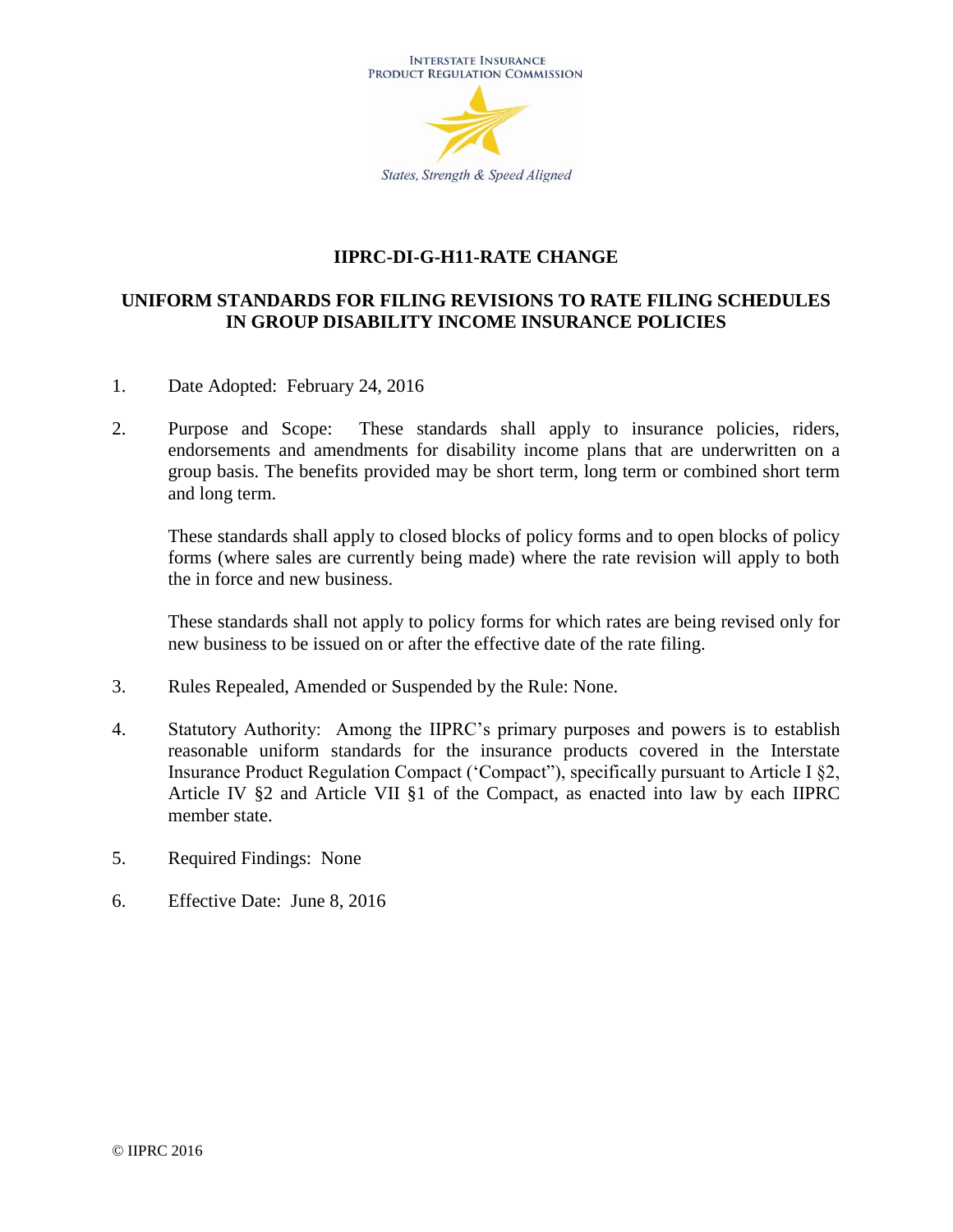# **UNIFORM STANDARDS FOR FILING REVISIONS TO RATE FILING SCHEDULES IN GROUP DISABILITY INCOME INSURANCE POLICIES**

|                                          | <b>Table of Contents</b>                    |                |  |  |
|------------------------------------------|---------------------------------------------|----------------|--|--|
| <b>Provision/Section</b><br><b>SCOPE</b> | <b>Page</b>                                 |                |  |  |
| §1.                                      | <b>Criteria for Review</b>                  | 1              |  |  |
|                                          | A. General                                  |                |  |  |
| §2.                                      | <b>Additional Submission Requirements</b>   | $\overline{2}$ |  |  |
|                                          | A. General                                  | $\overline{2}$ |  |  |
|                                          | <b>B.</b> Actuarial Submission Requirements | $\overline{2}$ |  |  |
| <b>Appendix A-1</b>                      |                                             |                |  |  |
| <b>Appendix A-2</b><br>9                 |                                             |                |  |  |
|                                          |                                             |                |  |  |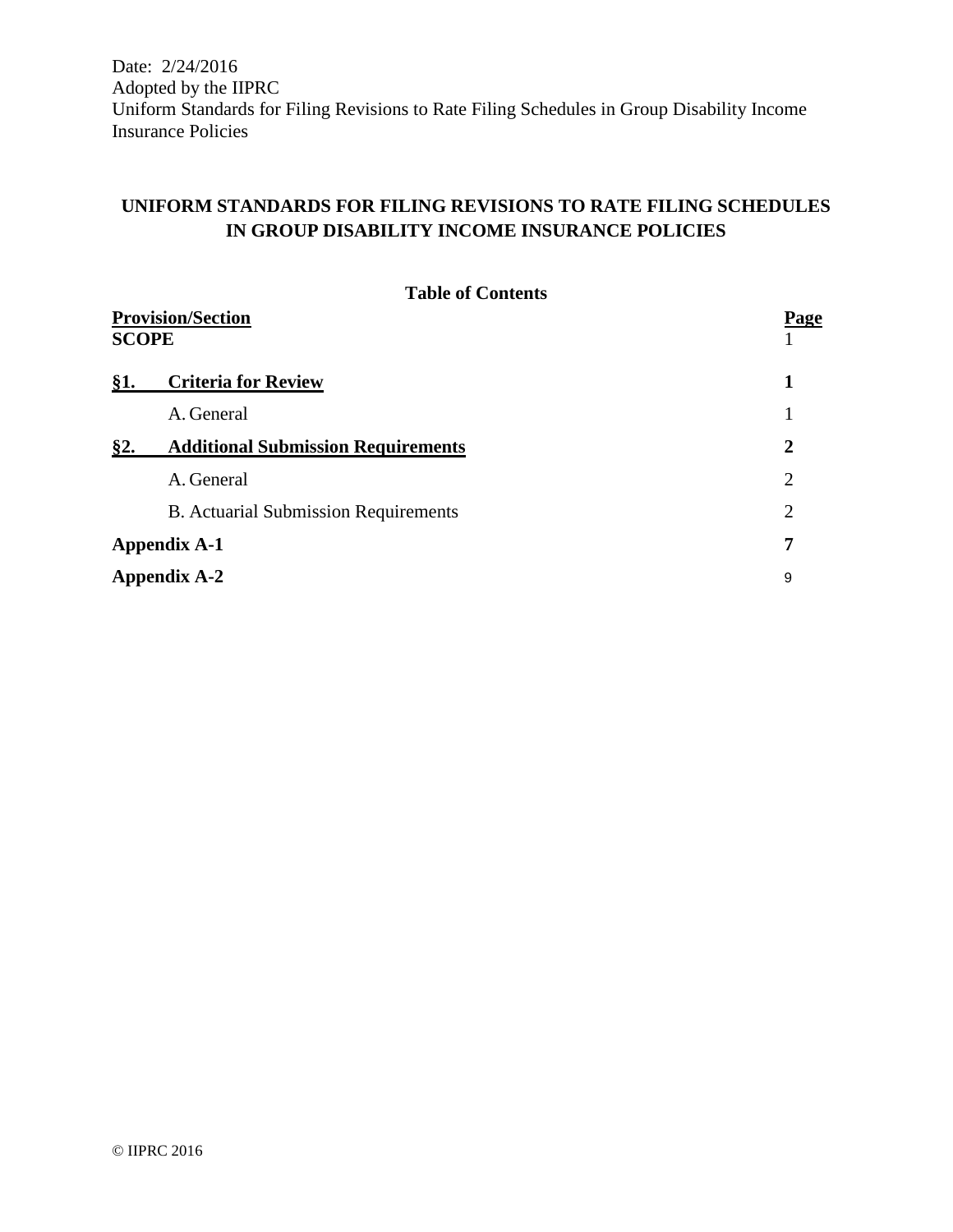#### **UNIFORM STANDARDS FOR FILING REVISIONS TO RATE FILING SCHEDULES IN GROUP DISABILITY INCOME INSURANCE POLICIES**

**Scope:** These standards shall apply to insurance policies, riders, endorsements and amendments for disability income plans that are underwritten on a group basis. The benefits provided may be short term, long term or combined short term and long term.

These standards shall apply to closed blocks of policy forms and to open blocks of policy forms (where sales are currently being made) where the rate revision will apply to both the in force and new business.

These standards shall not apply to policy forms for which rates are being revised only for new business to be issued on or after the effective date of the rate filing.

As used in these standards "disability income" means group coverage that provides periodic income to *Covered Persons* who become *Disabled*.

Terms not defined in these standards that are capitalized and italicized have the meanings specified in the Group Disability Income Insurance Policy and Certificate Uniform Standards for Employer Groups.

**Mix and Match:** These standards are not available to be used in combination with State Product Components as described in Section 111(b) of the Operating Procedure for the Filing and Approval of Product Filings.

**Self-Certification:** These standards are not available to be filed using the Rule for the Self-Certification of Product Components Filed with the Interstate Insurance Product Regulation Commission.

**Drafting Notes:** Any reference to "policy" in these standards shall not include an individual policy because these standards only apply to group forms.

#### **§ 1 CRITERIA FOR REVIEW**

#### **A. GENERAL**

The Interstate Insurance Product Regulation Commission will review rate schedule filings for group disability income insurance policies and may disapprove any rate schedule revision filing for any of the following reasons:

(1) The *Premiums* charged are unreasonable in relation to the benefits provided, or are excessive, inadequate, or unfairly discriminatory;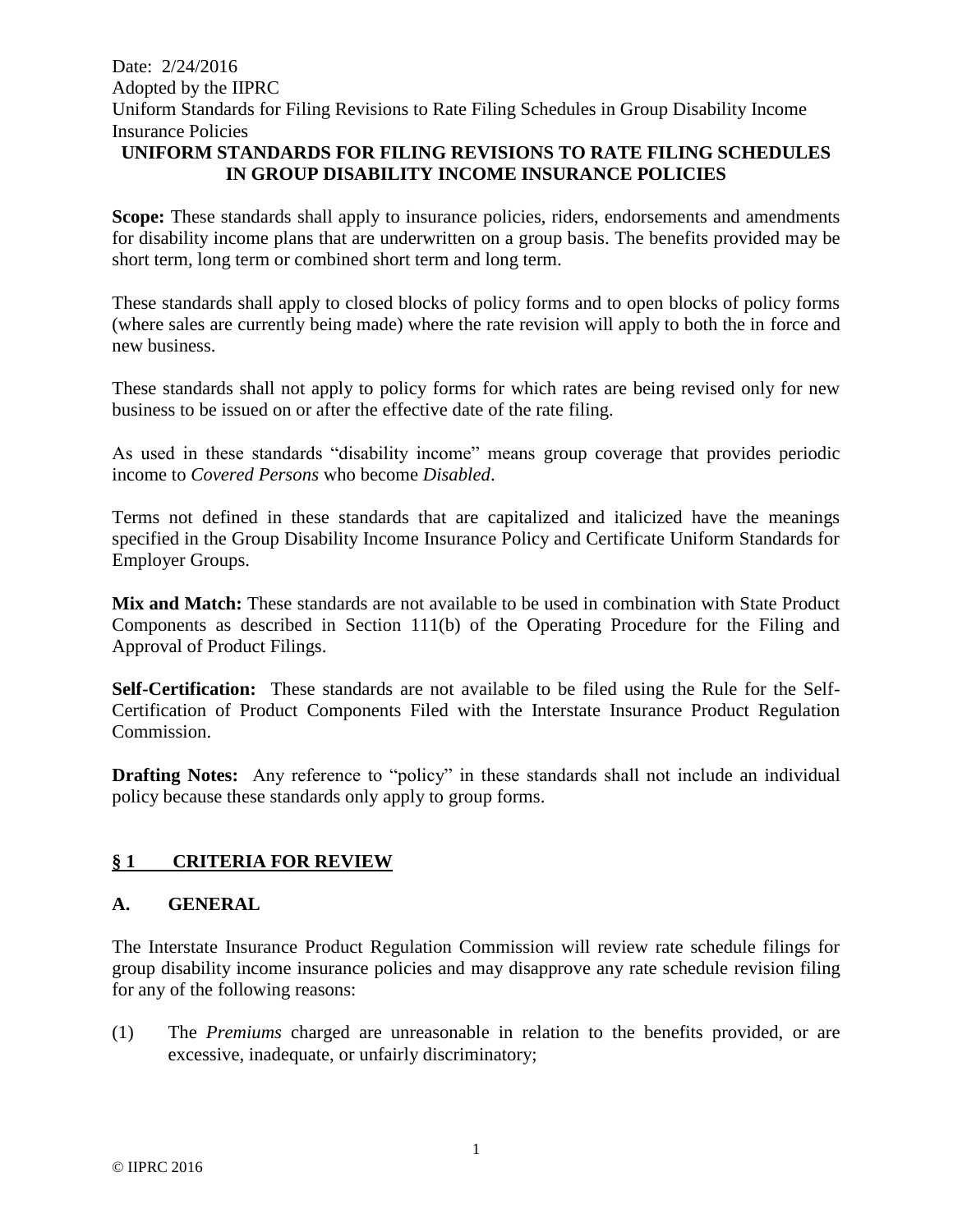Date: 2/24/2016

Adopted by the IIPRC

Uniform Standards for Filing Revisions to Rate Filing Schedules in Group Disability Income Insurance Policies

- (2) The provisions permit the insurance company to vary *Premiums* for *Covered Persons*, and the variances are not based upon sound underwriting and sound actuarial principles reasonably related to actual or reasonably anticipated loss experience or expenses;
- (3) The *Premiums* unfairly discriminate between *Covered Persons* of the same actuarial risk class, or between risks of essentially the same degree of hazard;
- (4) The *Premiums* discriminate on the basis of race, color, creed, national origin, or sexual orientation;
- (5) The *Premiums* unfairly discriminate on the basis of marital status or civil union status in states where civil union relationships are recognized; however, this does not prohibit actuarially justified spousal, couple, partner, or civil union discounts; or
- (6) The rate schedule revision filing fails to comply with these standards.

### **§ 2 ADDITIONAL SUBMISSION REQUIREMENTS**

The following additional submission requirements apply to rate schedule revision filings for group disability income insurance policies:

#### **A. GENERAL**

- (1) If the rate schedule revision filing is being submitted on behalf of an insurance company, include a letter or other document authorizing the firm to file on behalf of the insurance company.
- (2) The request for approval of a rate schedule revision filing shall be subject to the Operating Procedure for the Filing and Approval of Product Filings and shall be submitted to the Interstate Insurance Product Regulation Commission at least 30 days prior to the required rate revision notice period as provided in the policy.

## **B. ACTUARIAL SUBMISSION REQUIREMENTS**

- (1) An actuarial memorandum prepared, dated, and signed by a member of the American Academy of Actuaries shall be included and shall address and support each applicable item required as part of the actuarial certification and shall provide at least the following information:
	- (a) A general description of the benefits provided and any limitations or exclusions under the policy form, including, but not limited to, *Premium* payment period, coverage period, benefit period, *Premium* structure (issue age, attained age, attained age banded, etc.), and available issue ages;
	- (b) A description of the market and marketing methods for the policy form;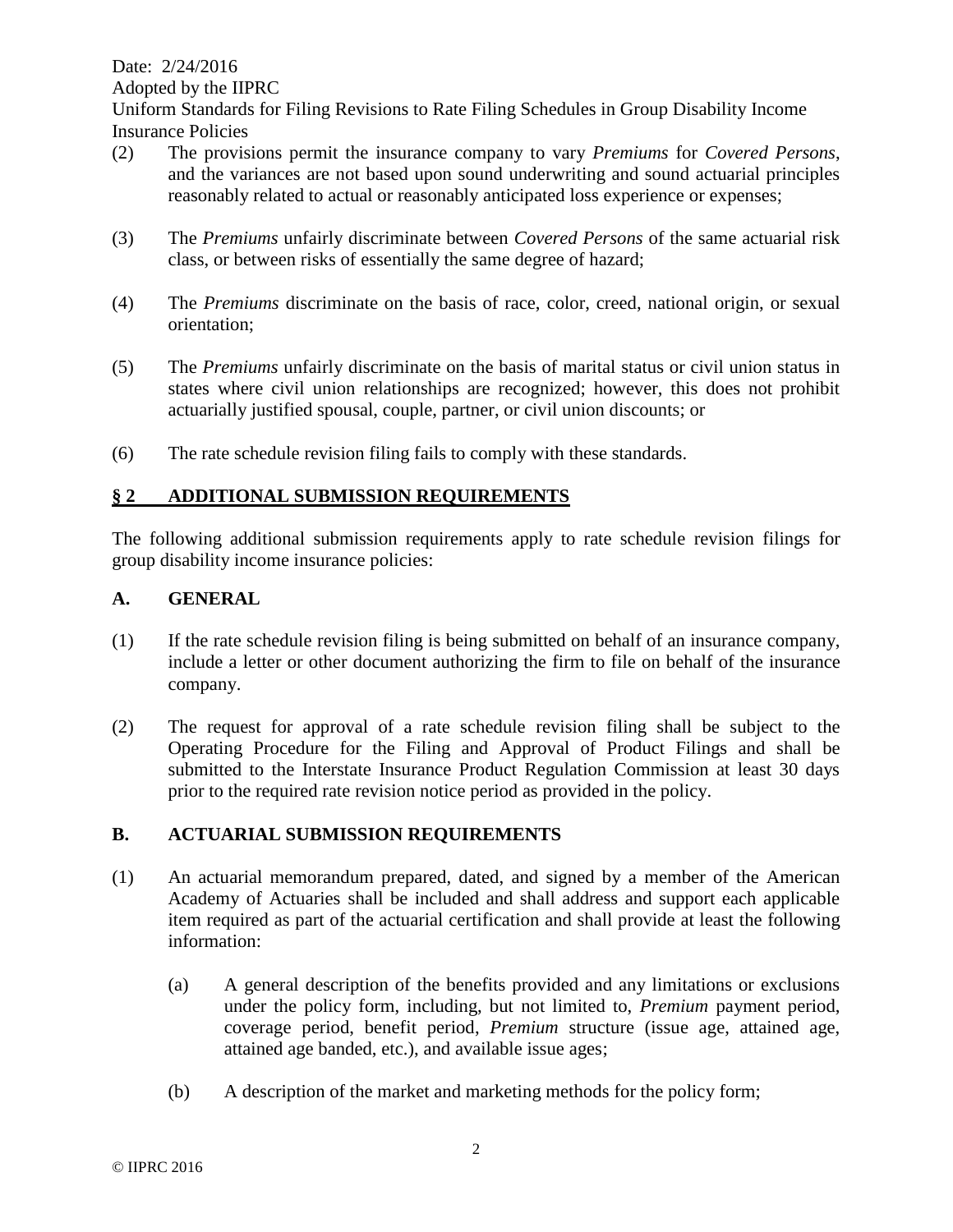- (c) A description of the renewability provision under the policy including a statement as to whether the policy is *Noncancellable*, *Guaranteed Renewable*, *Optionally Renewable* or *Conditionally Renewable*.
- (d) A complete set of *Premium* rates applicable under the policy form for each marketing methodology and adjustment factors;
- (e) A brief description of how the revised *Premium* rates were determined for each marketing methodology;
- (f) A complete description and source of each assumption used in determining the revised Premium rates;

**Drafting Note:** Certain actuarial requirements may or may not apply depending upon the nature of the rating characteristics including types of Premium structure (e.g., issue age or attained age) and type of renewability (e.g., Optionally Renewable or Guaranteed Renewable) and the documented assumptions and pricing approach are expected to vary based on the description of the Premium structure and guarantee period. To the extent that certain items listed in these standards are not applicable, indication to that effect is acceptable. Actuarial Standard of Practice (ASOP) 8 Regulatory Filings for Health Benefits, Accident and Health Insurance and Entities Providing Health Benefits provides guidance concerning the key pricing assumptions, underlying actuarial judgments and the manner in which the premium rates are to be tested against regulatory benchmarks as outlined in the Criteria for Review.

- (g) The scope and reason for the rate revision, including a description of the experience emerging under any of the initial, or subsequently revised, experience factors that, in an insurance company's opinion, justifies the need for the rate revision. A statement shall also be included indicating that the revision applies to in force business and to new business as well;
- (h) An indication of all past revisions approved by the Interstate Insurance Product Regulation Commission with respect to the policy form and the dates the rate revisions were approved;
- (i) The estimated average annual *Premium* per *Covered Person* under the policy, before and after the rate revision, and a description of the relationship of the revised *Premium* rates to the current *Premium* rates. The average annual *Premium* per *Covered Person* under the policy shall be estimated by the insurance company based on the current distribution of business by all significant criteria having a price difference, such as age, gender, amount, etc., except assuming an annual mode for all policies;
- (j) The Anticipated Loss Ratio (ALR) for the product, as initially filed with the Interstate Insurance Product Regulation Commission;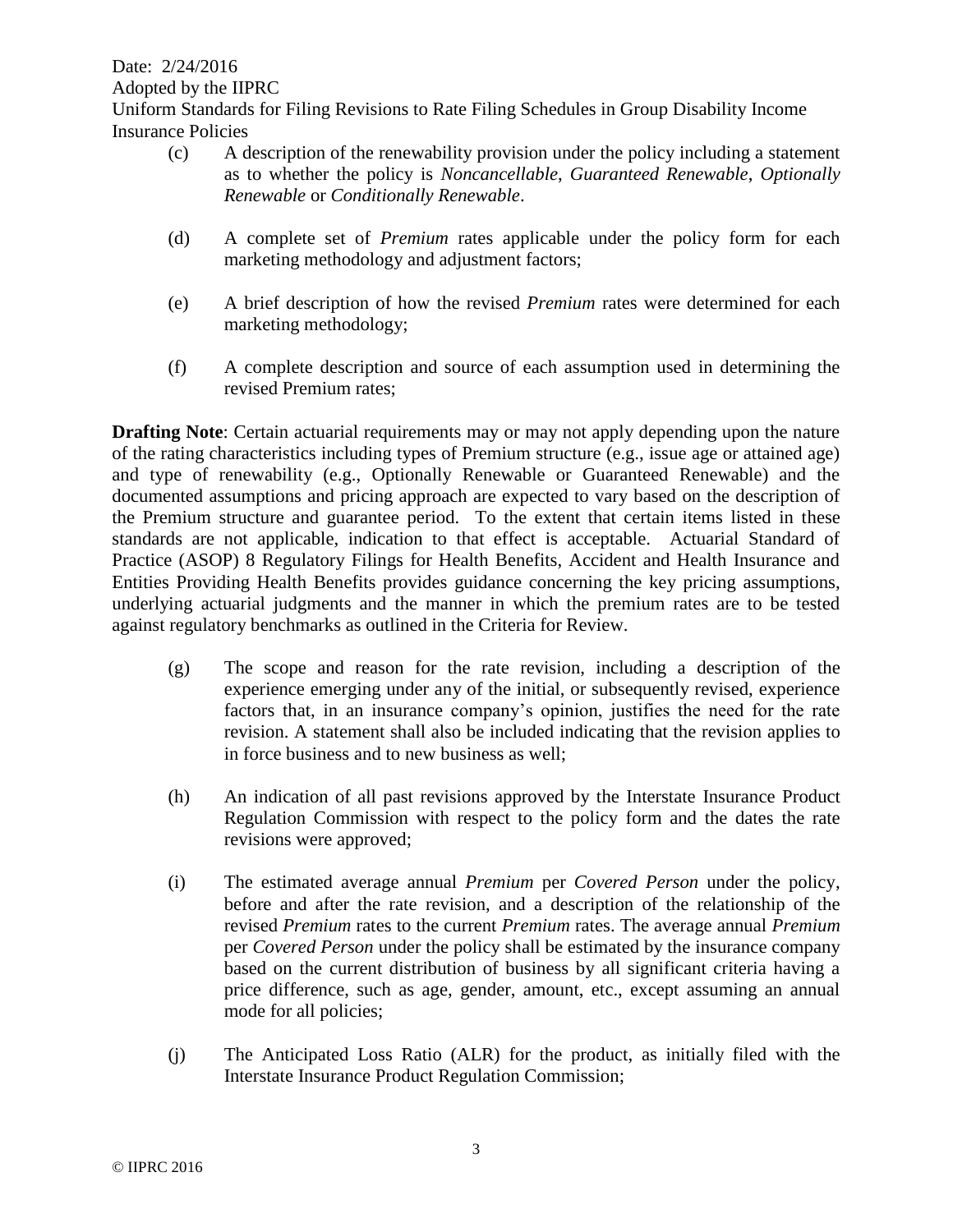Date: 2/24/2016

Adopted by the IIPRC

Uniform Standards for Filing Revisions to Rate Filing Schedules in Group Disability Income Insurance Policies

- (k) The Anticipated Future Loss Ratio (AFLR) applicable to the policy form for each marketing methodology. The AFLR is the ratio of the present value of the expected incurred claims to the present value of the expected earned *Premiums* over the entire future period for which the revised *Premium* rates are computed to provide coverage. Interest shall be used in the calculation of this loss ratio and shall be the same rate as used in the initial rate filing. Active life reserves should not be considered in the AFLR calculations;
- (l) The Lifetime Anticipated Loss Ratio (LALR) applicable to the policy form for each marketing methodology derived by dividing (i) by (ii) where:
	- (i) Is the sum of the accumulated incurred claims from the original filing date of the form with the Interstate Insurance Product Regulation Commission to the effective date of the *Premium* rate revision, and the present value of expected future incurred claims; and
	- (ii) Is the sum of the accumulated earned *Premiums* from original filing date of the form with the Interstate Insurance Product Regulation Commission to the effective date of the *Premium* rate revision, and the present value of expected future earned *Premiums*.

Such present values shall be calculated over the entire future period for which the revised earned *Premiums* are computed to provide coverage. Such accumulated incurred claims and earned *Premiums* shall include an explicit estimate of the actual incurred claims and earned *Premiums* from the last date for which an accounting has been made to the effective date of the *Premium* rate revision. Interest shall be used in the calculation of these accumulated claims and *Premiums* and shall be the same rate as used in the initial rate filing.

- (m) The Durational loss ratio table. The historical actual and projected anticipated year-by-year earned *Premium* and incurred claims experience used in determining the LALR (or LALR's) applicable to the policy form, together with each year's historical actual and projected anticipated loss ratio based on that experience, shall be shown. Historical experience shall be shown from the date of the initial rate filing with the Interstate Insurance Product Regulation Commission and projected experience shall be shown for a period sufficient to estimate anticipated lifetime loss ratio, but in no instance less than 3 years. The durational loss ratio shall be in the format described in Appendix A-2 to these standards;
- (n) The assumptions applying to the "future period for which the revised *Premiums* are computed to provide coverage" indicated in (j) and (k) above shall be provided in the format described in Appendix A-1 to these standards and should be reasonable in relation to those provided in (f) above;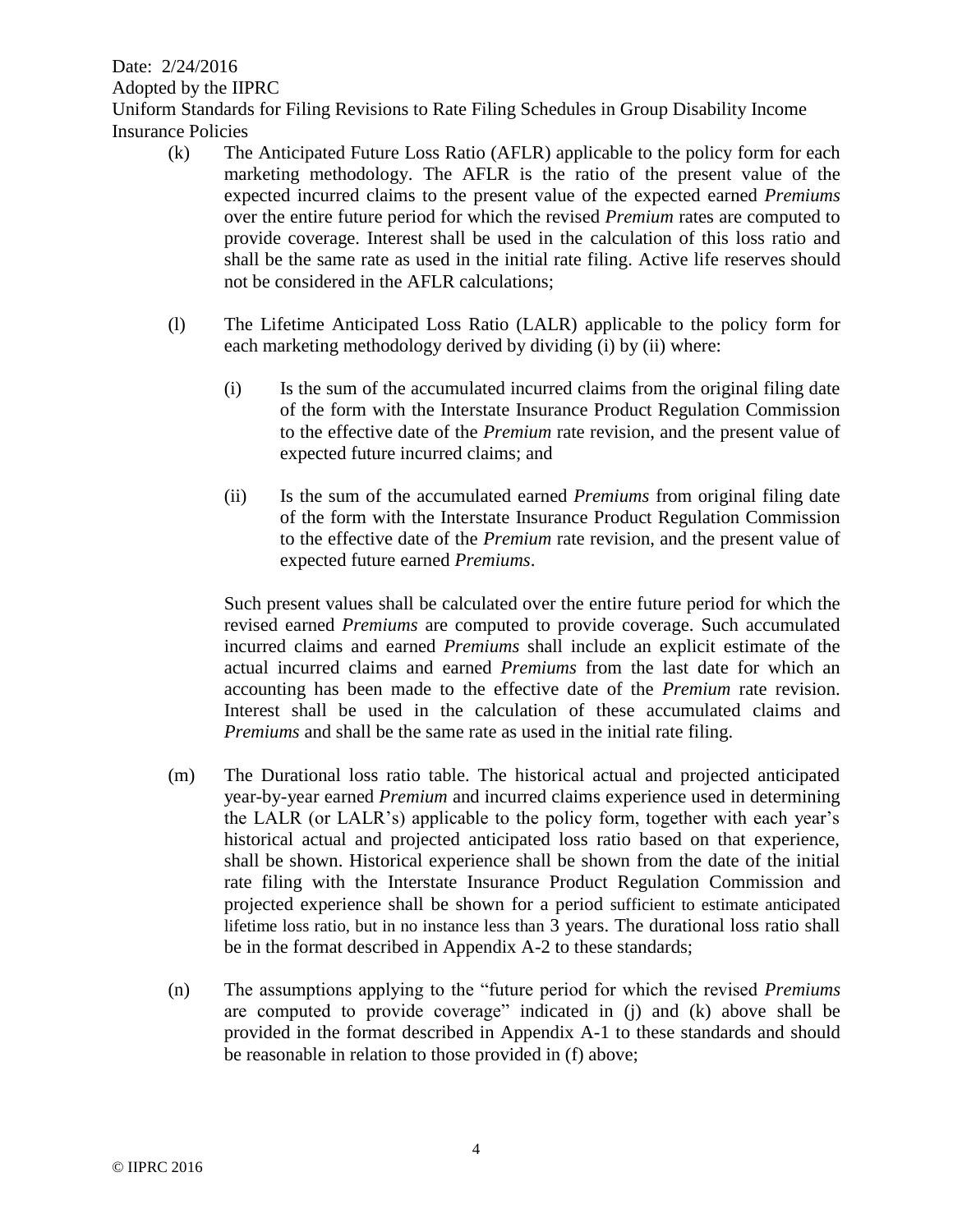(o) For issue age only, a justification and supporting documentation for the use of the proposed revised *Premium* rates, if either the AFLR or the LALR, determined according to  $(i)$  and  $(k)$  above, is less than the ALR for the product, as initially filed with the Interstate Insurance Product Regulation Commission; and

**Drafting Note:** Depending upon the nature of the rating characteristics including types of *Premium* structure (e.g., issue age or attained age) and type of renewability (e.g., *Optionally Renewable* or *Guaranteed Renewable*), items (k), (l), (m), are expected to be modified. For example, for *Optionally Renewable* or *Conditionally Renewable* and/or attained age rated products, it may be appropriate to the provide a 3-5 years of historical experience to support a requested rate revision, to include *Premiums, Premiums* adjusted to proposed rate basis, number of claims, incurred claims, loss ratio, adjusted loss ratio, target loss ratio, actual to target and proposed actual to target. *Premiums,* claims and expenses shall be adjusted to a basis consistent with the revised pricing assumptions to demonstrate the reasonability of the revised rates. Such modifications should be clearly documented, with a rationale provided.

- (p) An explanation of the review performed by the actuary prior to making the statements in §  $2B(3)(d)$  and (e).
- (2) The document containing the *Premium* rate schedules shall contain a statement that the *Premium* rate schedules are those to which the information in the actuarial memorandum applies.
- (3) An actuarial certification prepared, dated, and signed by a member of the American Academy of Actuaries who provides the information shall be included and shall provide at least the following information:
	- (a) To the best of the actuary's knowledge and judgment, the rate filing is in compliance with all applicable Interstate Insurance Product Regulation Commission standards;
	- (b) The *Premiums* charged are reasonable in relation to the benefits provided;

**Drafting Note:** Premiums charged will be assumed to be reasonable in relation to the benefits provided if the ALR for the product, determined in accordance with  $\S 2B(1)(h)$ , is not less than the MLR for the product, determined in accordance with  $\S 2B(1)(g)$  and when added to the overall expenses plus contingency and risk margin percentage does not exceed 100%.

- (c) The rate filing complies with all applicable Actuarial Standards of Practice;
- (d) The policy design and coverage provided have been reviewed and taken into consideration; and
- (e) The underwriting and claims adjudication processes have been reviewed and taken into consideration.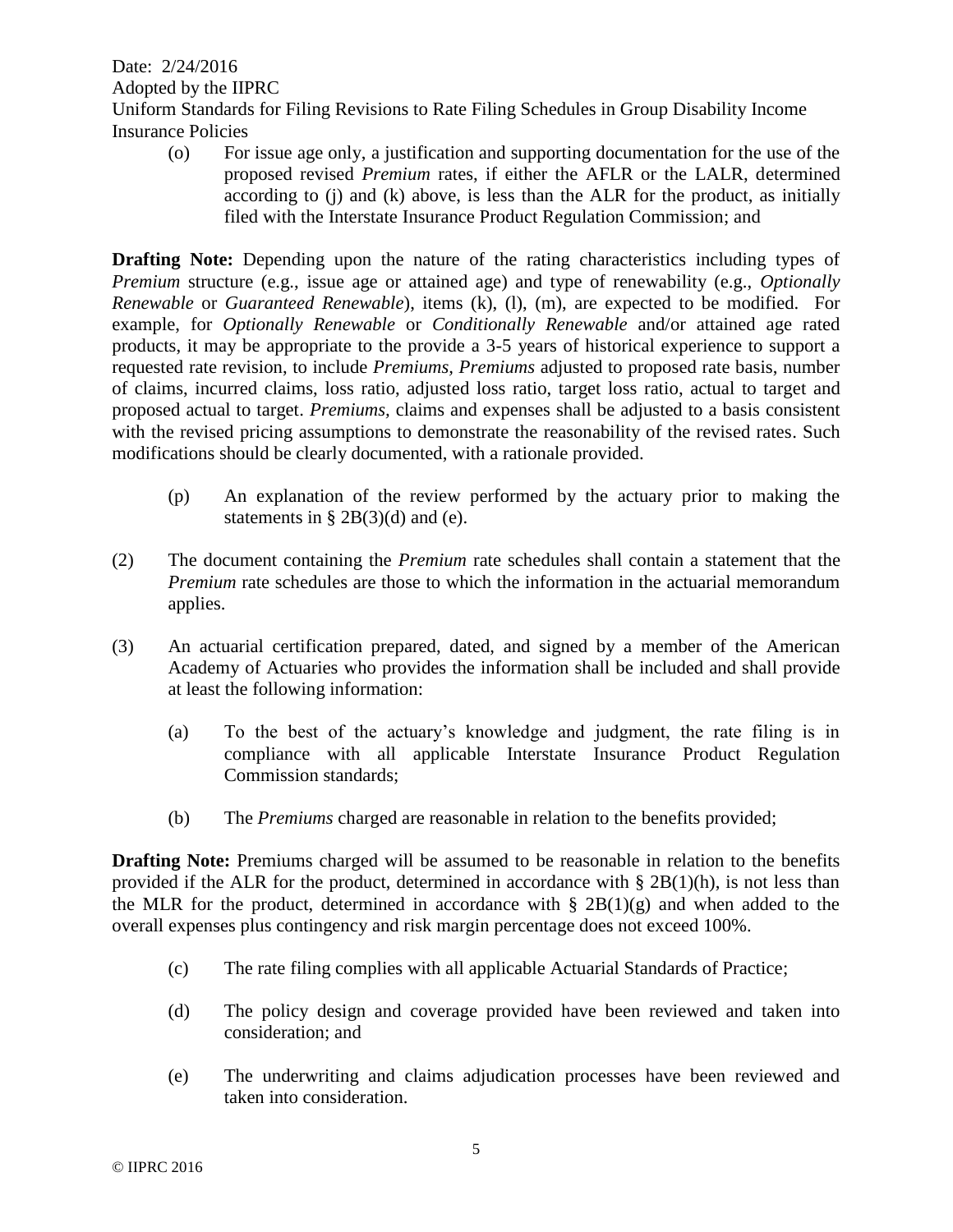(4) If the actuary is unable to provide the actuarial certification indicated in (3) without qualification, include a detailed explanation.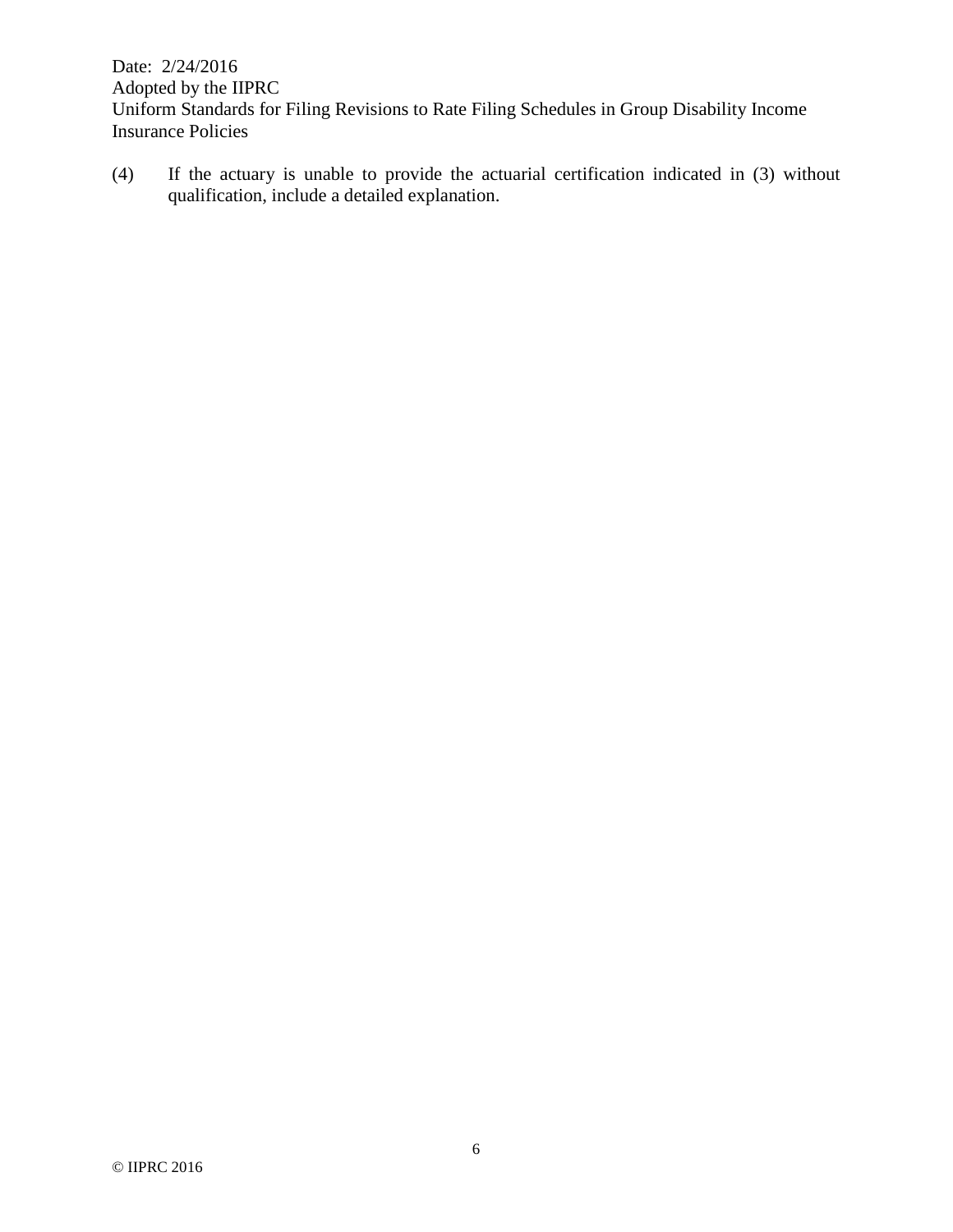Date: 2/24/2016 Adopted by the IIPRC

Uniform Standards for Filing Revisions to Rate Filing Schedules in Group Disability Income Insurance Policies

# **Appendix A -1 EXER INPUT EXERGATION CONTROL = FORMULA DRIVEN** Interest Rate **FORMULAS Incurred Claims**  $_{t}$  = Paid Claims by Year Incurred  $_{t}$  + Change in Claims Reserve  $_{t}$ **Loss Ratio t** = Incurred Claims t / Earned Premium t **Projected Incurred Claims**  $_t$  **= Incurred Claims**  $_{t-1}$  **X Combined Claims Factors**  $_t$  **X Policy Persistency**  $_t$ **Projected Earned Premium**  $_{t}$  **= Earned Premium**  $_{t-1}$  **X Combined Premium Factors <sub>t</sub> X Policy Persistency to Incurred Claims with Interest**  $_{t}$  = Incurred Claims  $_{t}$  X (1+Interest Rate)<sup>(Valuation Year - t)</sup> **Earned Premium with Interest**  $_{t}$  = Earned Premium  $_{t}$  X (1+Interest Rate)<sup>(Valuation Year - t)</sup> **Past Total** = Sum of the portion of the column for the experience years **Future Total** = Sum of the portion of the column for the projected years **Lifetime Total** = Past Total + Future Total **Combined Premium Factors**  $_t$  = Premium Rate Increase  $_t$  X Aging  $_t$ **Combined Claims Factors**  $_t =$  **Claims Trend**  $_t$  **X Aging**  $_t$ **Policy Persistency**  $t = 1 - \text{Lapses}_{t}$  - Shock Lapses  $t$

#### **GROUP DISABILITY INCOME INSURANCE REVISIONS TO RATE FILINGS**

*Comments:*

1. If a full year of experience is not available for the valuation year, the actuary must make an assumption for the projected experience for the rest of the year.

2. If the actuary uses a premium rate increase in the renewal years, it must be equal to the claims trend.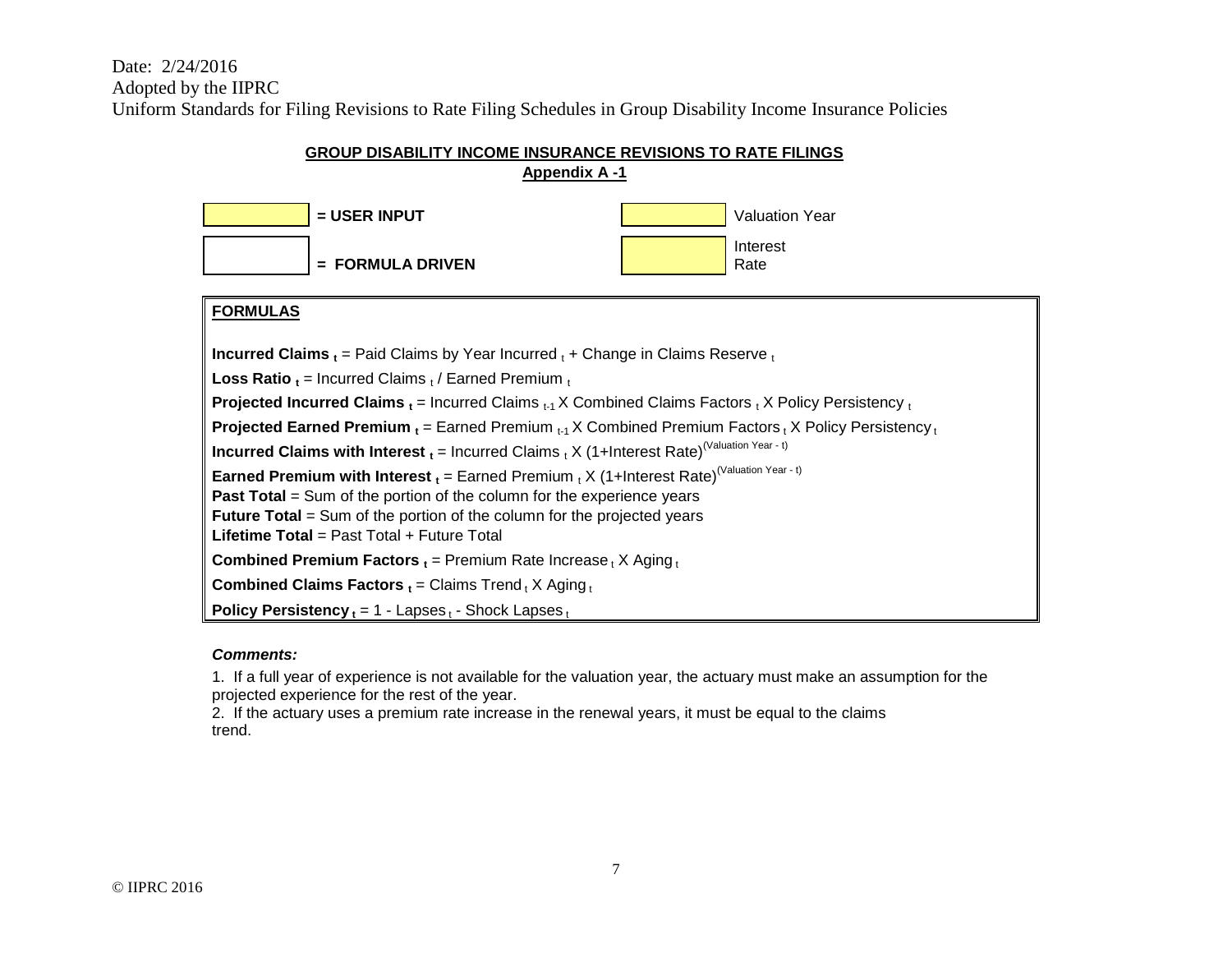#### Date: 2/24/2016 Adopted by the IIPRC Uniform Standards for Filing Revisions to Rate Filing Schedules in Group Disability Income Insurance Policies **FACTORS FOR EXPERIENCE PROJECTION**

|                        | <b>Premium Factors</b>             |       |                                              |                               | <b>Claims Factors</b> |                                                    | <b>Persistency Factors</b> |                               |                                     |
|------------------------|------------------------------------|-------|----------------------------------------------|-------------------------------|-----------------------|----------------------------------------------------|----------------------------|-------------------------------|-------------------------------------|
| Projection<br>Year     | Premium<br>Rate<br><b>Increase</b> | Aging | <b>Combined</b><br>Premium<br><b>Factors</b> | <b>Claims</b><br><b>Trend</b> | <b>Aging</b>          | <b>Combined</b><br><b>Claims</b><br><b>Factors</b> | <b>Lapses</b>              | <b>Shock</b><br><b>Lapses</b> | <b>Policy</b><br><b>Persistency</b> |
|                        |                                    |       |                                              |                               |                       |                                                    |                            |                               |                                     |
| $t+1$                  |                                    |       |                                              |                               |                       |                                                    |                            |                               |                                     |
| ٠.                     |                                    |       |                                              |                               |                       |                                                    |                            |                               |                                     |
| ٠.                     |                                    |       |                                              |                               |                       |                                                    |                            |                               |                                     |
| ٠.                     |                                    |       |                                              |                               |                       |                                                    |                            |                               |                                     |
| ٠.                     |                                    |       |                                              |                               |                       |                                                    |                            |                               |                                     |
| $\blacksquare$         |                                    |       |                                              |                               |                       |                                                    |                            |                               |                                     |
| $\bullet$<br>$\bullet$ |                                    |       |                                              |                               |                       |                                                    |                            |                               |                                     |